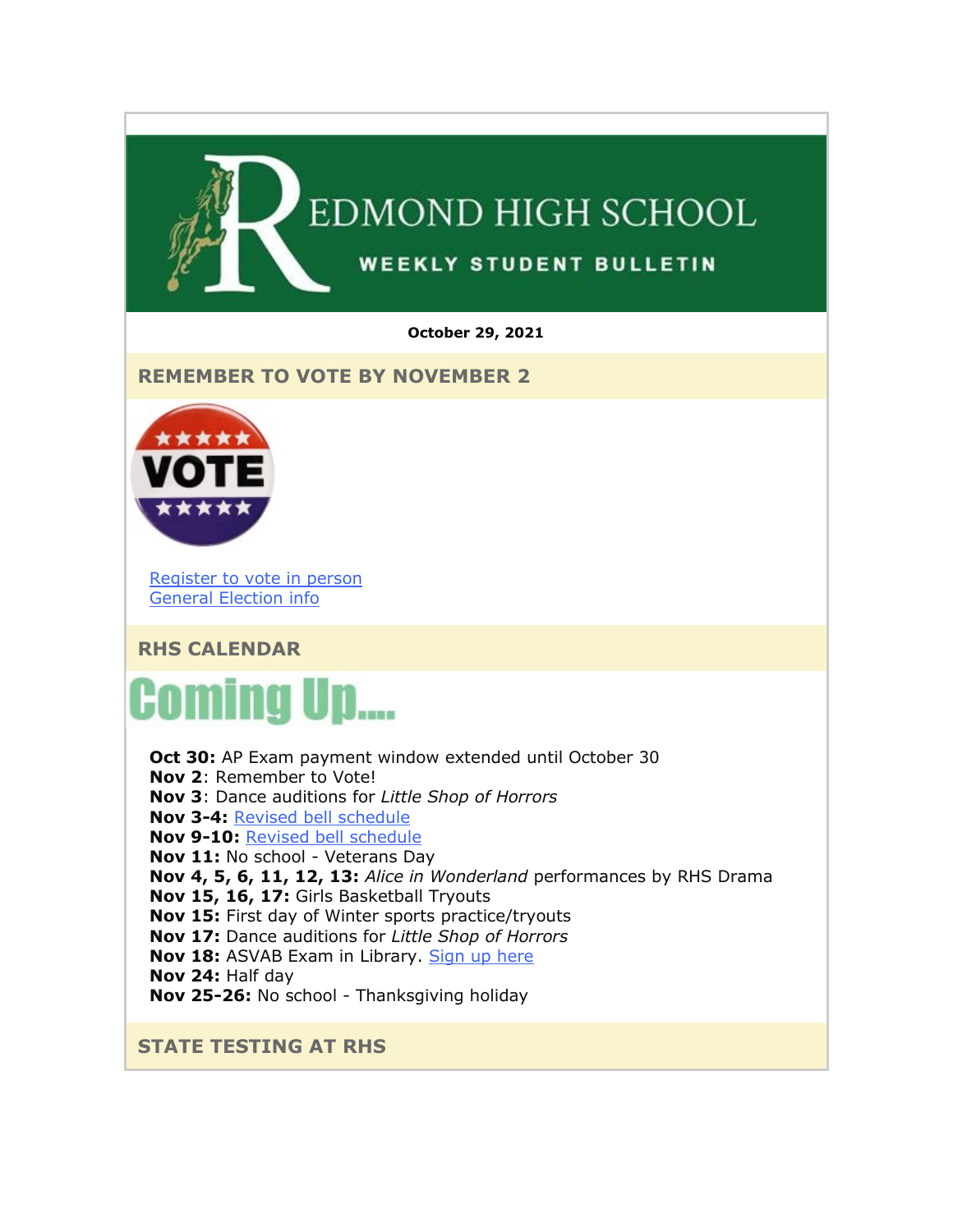

#### *This week:* **SBA testing November 3 & 4**

For 9th, 11th and some 12th grade students. *Important information for students:*

- Restart your school laptop on the school network on Monday and Tuesday.
- Bring Laptop (fully charged) and charger; earphones that will work with your school computer if you have some, pencil, and something to read if you finish early.
- Testing will occur in math and English classes. If you do not have a math or English class, check posted rosters (cafeteria windows) on Wednesday morning for where to go.

**Our current 9th graders** will be taking the 8th grade ELA, 8th grade math, and 8th grade science tests.

**Our current 11th graders** will be taking the 10th grade ELA and 10th grade math tests.

**Our current 12th graders** will be taking the 11th grade science test.

*Information about State testing:* Each spring, all Washington public school students in grades 3-8 and 10 are assessed in English Language Arts (ELA) and math using Smarter Balanced Assessments (SBA). Students in grades 5, 8 and 11 are also assessed in science using the Washington Comprehensive Assessment of Science (WCAS). Results from these assessments provide meaningful feedback and data that teachers and other educators can use to help students succeed. The results provide data to help evaluate school-level and district-wide instructional strategies, initiatives, and other programs.

Last spring, these tests were postponed until the fall by the Washington Office of Superintendent of Public Instruction (OSPI). This was due to the number of students attending school remotely. The fall tests will be based on the content from the previous grade level and have also been shortened in length. [Learn more](https://nam02.safelinks.protection.outlook.com/?url=http%3A%2F%2Flink.email.dynect.net%2Flink.php%3FDynEngagement%3Dtrue%26H%3DbyPkDFxves6EOGDn1peRNeIe02OIJH5CdLqxMLzUeO8xfJUQzDOhsO1bHLttkS3hqpXV6Nsc44yxbPt4syLkKL5IyFyoNCAh0lIGN67wBXf8O%252BiCTSCPMA%253D%253D%26G%3D0%26R%3Dhttps%253A%252F%252FQSSEGYZTANA.hatchbuck.com%252FTrackLinkClick%253FID2%253DwyNaomoX0NqdnPDd5oSznUcel9cBnzAdahY93TIM-kZvWMUyQBOOuMwF8xPIEaAU0%26I%3D20211029220429.0000002ac383%2540mail6-64-ussnn1%26X%3DMHwxMjY0OTIyOjIyOTk2NzkxMDU7MXwxMjY0OTIzOjE4NDIwODUxNjs%253D%26V%3D3%26S%3DWuAiNTg0h0w8QbuLZJ5Ul4XtNv5uqdVBrPDK869AZkI&data=04%7C01%7Cmwood%40lwsd.org%7C5ff38d2bb0394864297908d99b28157d%7C1fd4673fdf9646218638a1d88c4c85d7%7C0%7C0%7C637711418729854040%7CUnknown%7CTWFpbGZsb3d8eyJWIjoiMC4wLjAwMDAiLCJQIjoiV2luMzIiLCJBTiI6Ik1haWwiLCJXVCI6Mn0%3D%7C1000&sdata=WF0wIyUzK0WPu5yGP0GLSjYm0fG1fCCciTZOkusWzr8%3D&reserved=0) about the state assessments on the district website. Next Spring we will be back to the regular schedule of state testing.

**REVISED BELLS FOR NOVEMBER 3-4**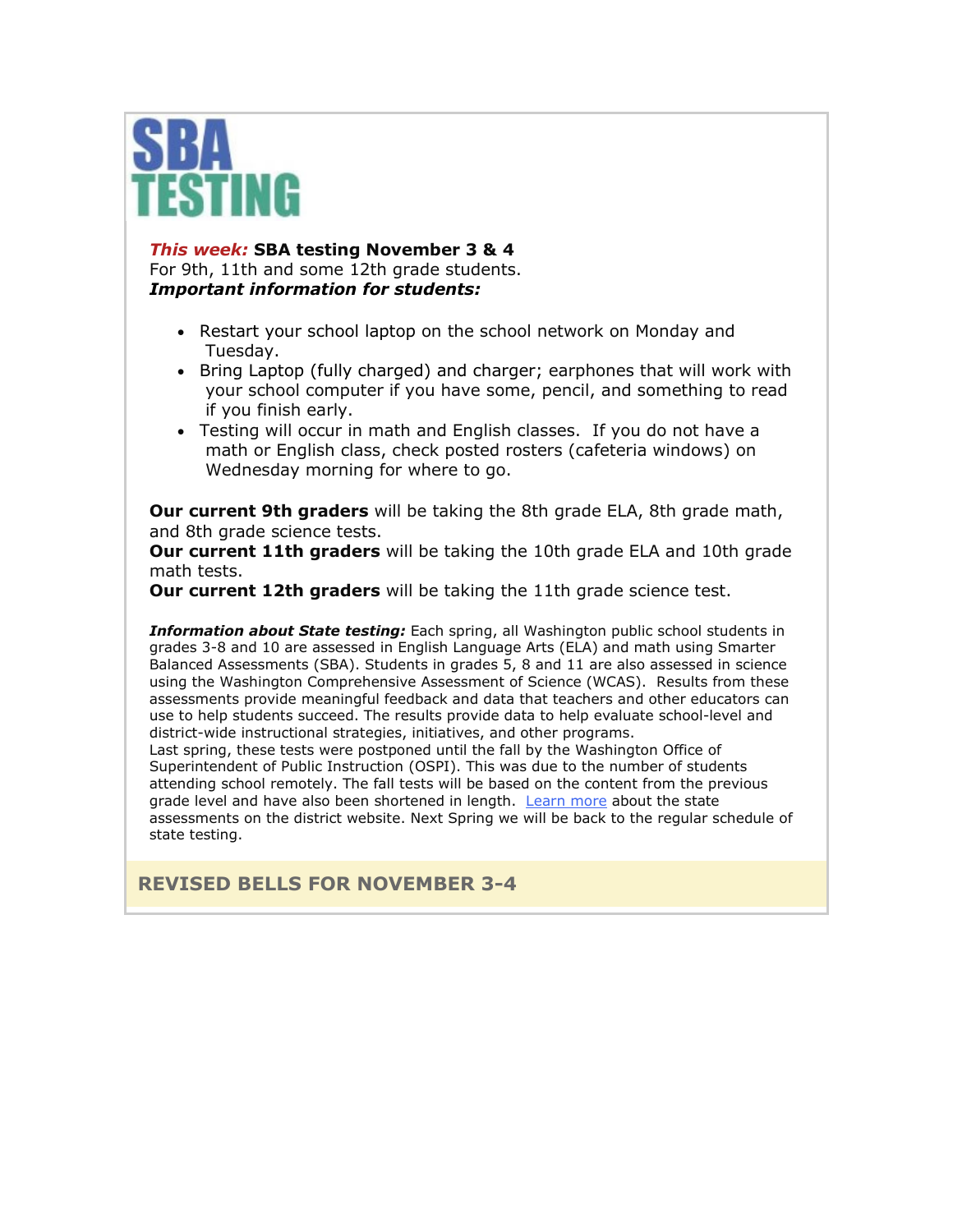| Wednesday                                | Thursday                                                                         |
|------------------------------------------|----------------------------------------------------------------------------------|
| <b>Office Hours</b><br>$7:00 - 7:30$     | <b>Office Hours</b><br>$7:00 - 7:30$                                             |
| Period <sub>2</sub><br>$7:30 - 9:06(96)$ | Period 1<br>$7:30 - 9:01 (91)$                                                   |
| <b>No Homeroom</b>                       | <b>No Homeroom</b>                                                               |
| Period 4<br>$9:11 - 10:47(96)$           | Period 3<br>$9:06 - 10:37(91)$                                                   |
| Period 6<br>$10:52 - 12:29(97)$          | Period 5<br>$10:42 - 12:13(91)$<br>2 <sup>mi</sup> Lunch<br>$12:13 - 12:43$ (30) |
| Lunch<br>$12:29 - 12:50(21)$             | 1 <sup>ST</sup> Lunch<br>$10:37 - 11:07(30)$<br>Period 5<br>$11:12 - 12:43(91)$  |
|                                          | Period 7<br>$12:48 - 2:20(92)$                                                   |

# **REDMOND DRAMA PRODUCTION**



*Next week!* **Alice in Wonderland** November 4, 5, 6, 11, 12, 13 @ 7:00 pm November 6, 11 @ 2:00 pm [Link to buy tickets](https://nam02.safelinks.protection.outlook.com/?url=http%3A%2F%2Flink.email.dynect.net%2Flink.php%3FDynEngagement%3Dtrue%26H%3DbyPkDFxves6EOGDn1peRNeIe02OIJH5CdLqxMLzUeO8xfJUQzDOhsO1bHLttkS3hqpXV6Nsc44yxbPt4syLkKL5IyFyoNCAh0lIGN67wBXf8O%252BiCTSCPMA%253D%253D%26G%3D0%26R%3Dhttps%253A%252F%252FQSSEGYZTANA.hatchbuck.com%252FTrackLinkClick%253FID2%253DBdsbe4uKQx_yp2caN4_0FM6q2syby_Xau6_ymp1cC3140-v-xOww6J7yVBS7iaMx0%26I%3D20211029220429.0000002ac383%2540mail6-64-ussnn1%26X%3DMHwxMjY0OTIyOjIyOTk2NzkxMDU7MXwxMjY0OTIzOjE4NDIwODUxNjs%253D%26V%3D3%26S%3D52ea39cb2xUaepbUFDdYuG_nJZUwZD3yb2a8cD_D_44&data=04%7C01%7Cmwood%40lwsd.org%7C5ff38d2bb0394864297908d99b28157d%7C1fd4673fdf9646218638a1d88c4c85d7%7C0%7C0%7C637711418729859022%7CUnknown%7CTWFpbGZsb3d8eyJWIjoiMC4wLjAwMDAiLCJQIjoiV2luMzIiLCJBTiI6Ik1haWwiLCJXVCI6Mn0%3D%7C1000&sdata=s65VNwrstKrjOYQ9YSgUBTs8a%2BPWm8cgO52PL%2Bjs%2B60%3D&reserved=0)

*New:* **Dance classes** are starting to prepare for the *Little Shop of Horrors* dance auditions on November 3 and 17 at 1 PM in the PAC.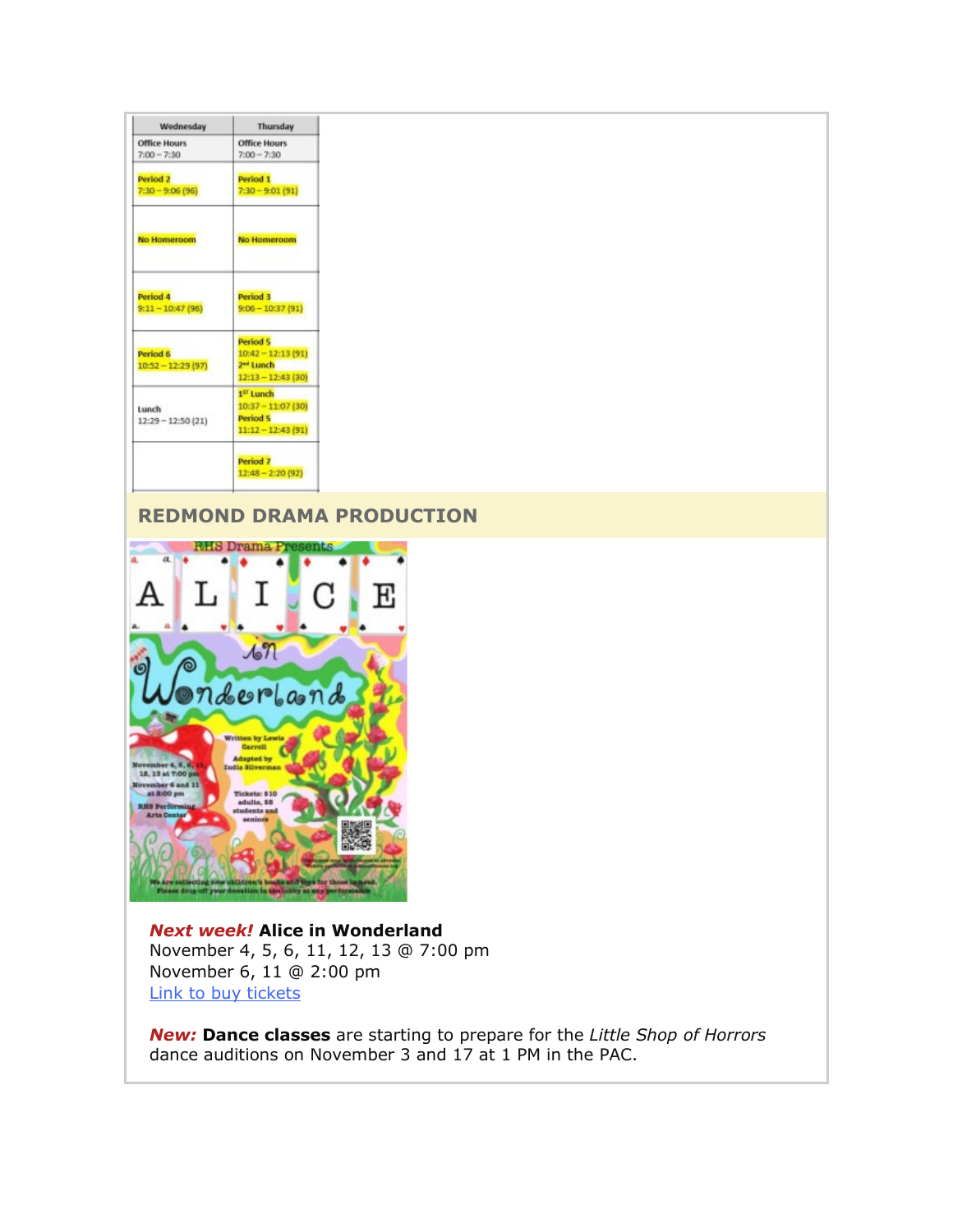# **GIRLS BASKETBALL TRYOUTS**



*New:* **Girls Basketball Tryouts** November 15 & 16, 5:00-7:00 pm November 17, 1:00-3:00 pm Registration may be completed through [Final Forms.](https://nam02.safelinks.protection.outlook.com/?url=http%3A%2F%2Flink.email.dynect.net%2Flink.php%3FDynEngagement%3Dtrue%26H%3DbyPkDFxves6EOGDn1peRNeIe02OIJH5CdLqxMLzUeO8xfJUQzDOhsO1bHLttkS3hqpXV6Nsc44yxbPt4syLkKL5IyFyoNCAh0lIGN67wBXf8O%252BiCTSCPMA%253D%253D%26G%3D0%26R%3Dhttps%253A%252F%252FQSSEGYZTANA.hatchbuck.com%252FTrackLinkClick%253FID2%253Dh4mE7LLtYY3-8PYGJWLuwWVM850qlMgZE5J1NO5ggPE66m5oXJcqUolltfaavbT20%26I%3D20211029220429.0000002ac383%2540mail6-64-ussnn1%26X%3DMHwxMjY0OTIyOjIyOTk2NzkxMDU7MXwxMjY0OTIzOjE4NDIwODUxNjs%253D%26V%3D3%26S%3DQ6NigIjT9opVLd7GO2MkYc_aGw3LQAa4jsjCOsWkaRc&data=04%7C01%7Cmwood%40lwsd.org%7C5ff38d2bb0394864297908d99b28157d%7C1fd4673fdf9646218638a1d88c4c85d7%7C0%7C0%7C637711418729869003%7CUnknown%7CTWFpbGZsb3d8eyJWIjoiMC4wLjAwMDAiLCJQIjoiV2luMzIiLCJBTiI6Ik1haWwiLCJXVCI6Mn0%3D%7C1000&sdata=VuH5y3rRqA5EYjRVDQr3a2AwWwHOIOlrJu8fdsIhaFk%3D&reserved=0)

# **DECA HOSTS CERAMICS WORKSHOP**



*New:* About 100 RHS students participated in a **ceramics workshop for breast cancer awareness** hosted by Redmond DECA. Thank you to Mrs. De Mello E Souza and the Ceramics Club students for guiding students to sculpt worry stones for local breast cancer patients. After the glazing process, we will be donating these stones to the strong women in our area to support them in their fight. Thank you so much to everyone who participated!!

#### **WORLD LANGUAGE TESTING**



*New:* **World Language testing** is available in any language that is both written and spoken. All LWSD High School students (currently in 9th-12th grade) can test one time for free!

**For registration and more information:** [World Language Credit by](https://nam02.safelinks.protection.outlook.com/?url=http%3A%2F%2Flink.email.dynect.net%2Flink.php%3FDynEngagement%3Dtrue%26H%3DbyPkDFxves6EOGDn1peRNeIe02OIJH5CdLqxMLzUeO8xfJUQzDOhsO1bHLttkS3hqpXV6Nsc44yxbPt4syLkKL5IyFyoNCAh0lIGN67wBXf8O%252BiCTSCPMA%253D%253D%26G%3D0%26R%3Dhttps%253A%252F%252FQSSEGYZTANA.hatchbuck.com%252FTrackLinkClick%253FID2%253DEfAbjbfpx2e-P-ppJn4Spl9U3G3_TvfwEo0CK_YOrw_v0eQNm_RaxGUSa_jsuosc0%26I%3D20211029220429.0000002ac383%2540mail6-64-ussnn1%26X%3DMHwxMjY0OTIyOjIyOTk2NzkxMDU7MXwxMjY0OTIzOjE4NDIwODUxNjs%253D%26V%3D3%26S%3DIUMpMqpZXEic-cE5RRIccZKN6QgCJV_O75uPpO60sxY&data=04%7C01%7Cmwood%40lwsd.org%7C5ff38d2bb0394864297908d99b28157d%7C1fd4673fdf9646218638a1d88c4c85d7%7C0%7C0%7C637711418729874000%7CUnknown%7CTWFpbGZsb3d8eyJWIjoiMC4wLjAwMDAiLCJQIjoiV2luMzIiLCJBTiI6Ik1haWwiLCJXVCI6Mn0%3D%7C1000&sdata=%2F7muH%2Bdd5iLOTZPHKjFwt4xPzg%2FfGq8t7TU6W7Grmc8%3D&reserved=0)  **[Proficiency](https://nam02.safelinks.protection.outlook.com/?url=http%3A%2F%2Flink.email.dynect.net%2Flink.php%3FDynEngagement%3Dtrue%26H%3DbyPkDFxves6EOGDn1peRNeIe02OIJH5CdLqxMLzUeO8xfJUQzDOhsO1bHLttkS3hqpXV6Nsc44yxbPt4syLkKL5IyFyoNCAh0lIGN67wBXf8O%252BiCTSCPMA%253D%253D%26G%3D0%26R%3Dhttps%253A%252F%252FQSSEGYZTANA.hatchbuck.com%252FTrackLinkClick%253FID2%253DEfAbjbfpx2e-P-ppJn4Spl9U3G3_TvfwEo0CK_YOrw_v0eQNm_RaxGUSa_jsuosc0%26I%3D20211029220429.0000002ac383%2540mail6-64-ussnn1%26X%3DMHwxMjY0OTIyOjIyOTk2NzkxMDU7MXwxMjY0OTIzOjE4NDIwODUxNjs%253D%26V%3D3%26S%3DIUMpMqpZXEic-cE5RRIccZKN6QgCJV_O75uPpO60sxY&data=04%7C01%7Cmwood%40lwsd.org%7C5ff38d2bb0394864297908d99b28157d%7C1fd4673fdf9646218638a1d88c4c85d7%7C0%7C0%7C637711418729874000%7CUnknown%7CTWFpbGZsb3d8eyJWIjoiMC4wLjAwMDAiLCJQIjoiV2luMzIiLCJBTiI6Ik1haWwiLCJXVCI6Mn0%3D%7C1000&sdata=%2F7muH%2Bdd5iLOTZPHKjFwt4xPzg%2FfGq8t7TU6W7Grmc8%3D&reserved=0)**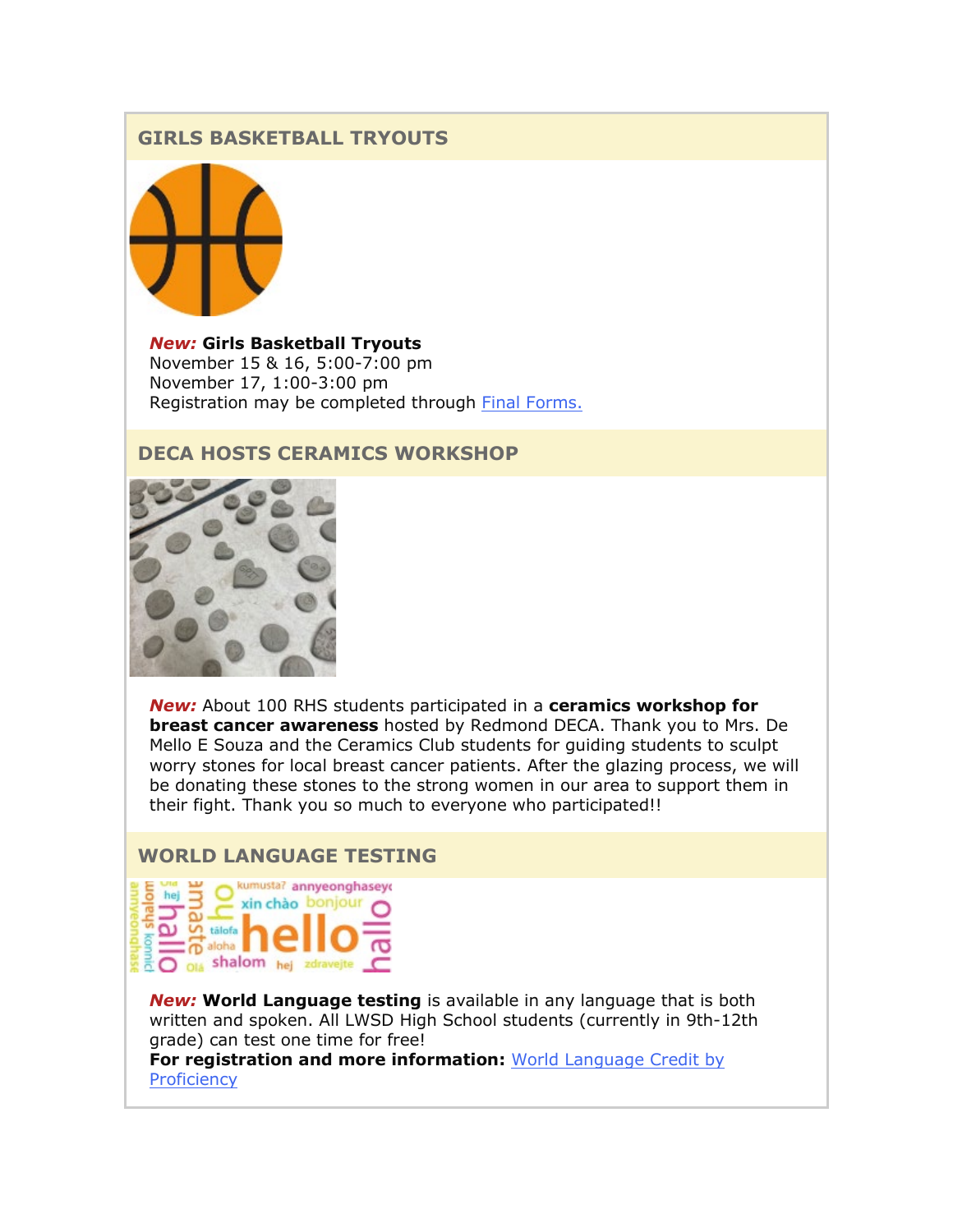#### Questions? Email Theresa Vasquez at [tvasquez@lwsd.org](mailto:tvasquez@lwsd.org)

# **MATH TUTORING AT RHS**

# **Tutoring<br>Tuesdays**

*New: Tutoring Tuesdays* will meet from 2:25 to 2:55 pm in C210. No appointment necessary.

**Need homework help? Studying for a test?** Come get tutoring in Algebra 1, Geometry, or Algebra 2 from students who are in Pre-calculus or higher. **Interested in NHS hours?** In Pre-calculus or higher? Sign up to tutor in Miss Wilson's room C210 (limit 8 tutors per week).

**Need more information?** Contact Miss Wilson [swilson@lwsd.org](mailto:swilson@lwsd.org)

#### **FREE BREAKFAST AT RHS**



*Did you know?* **Every student may have a free breakfast daily at RHS! Breakfast hours** - 7:00am to 7:30am daily **Free food choices:** Ham and egg sandwiches, French toast, breakfast pizza, grilled cheese sandwiches, ham and cheese quesadillas, variety of cereal and muffins, blueberry or plain bagel with cream cheese, and waffles.

**Free drinks:** Juice and milk also free with each breakfast.

# **PARENT EDUCATION SPEAKER**

# Weathering Change Well

*New:* **Weathering Change Well:** *Helping Parents & Students Manage in an Evolving COVID Landscape* **Online Event:** Wednesday, November 3 from 6:30-8:00 pm

Middle and high-school parents/caregivers are invited to attend this exclusive,online event to learn tips and tools for supporting your student in this ever-changing COVID world. **Learn how to:**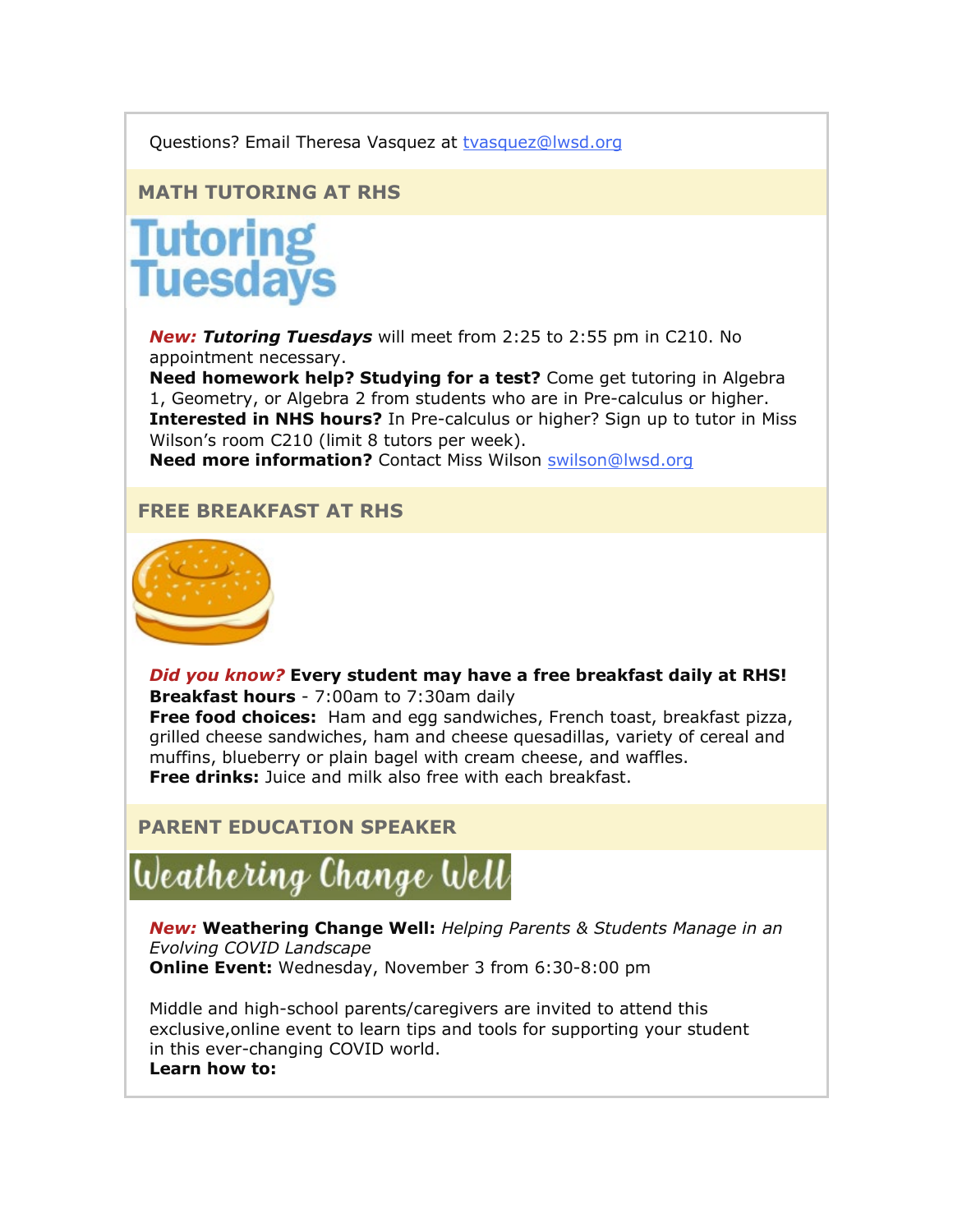- Recognize unique sources of stress
- Monitor tweens and teens for signs of stress, anxiety, and emotional difficulty
- Engage resistant tweens and teens in difficult conversations

[To see flyer and register, click here](https://nam02.safelinks.protection.outlook.com/?url=http%3A%2F%2Flink.email.dynect.net%2Flink.php%3FDynEngagement%3Dtrue%26H%3DbyPkDFxves6EOGDn1peRNeIe02OIJH5CdLqxMLzUeO8xfJUQzDOhsO1bHLttkS3hqpXV6Nsc44yxbPt4syLkKL5IyFyoNCAh0lIGN67wBXf8O%252BiCTSCPMA%253D%253D%26G%3D0%26R%3Dhttps%253A%252F%252FQSSEGYZTANA.hatchbuck.com%252FTrackLinkClick%253FID2%253DyVQfYyQerIFco4WBpWWjoqB5wEbdSP6M09Q6ZaXvsndbmVnv82s5NGjKvIQpUG770%26I%3D20211029220429.0000002ac383%2540mail6-64-ussnn1%26X%3DMHwxMjY0OTIyOjIyOTk2NzkxMDU7MXwxMjY0OTIzOjE4NDIwODUxNjs%253D%26V%3D3%26S%3DyOpSeqUaZ--ectYRLtQ-yJHM1WAu669zLKiSYRfs7d8&data=04%7C01%7Cmwood%40lwsd.org%7C5ff38d2bb0394864297908d99b28157d%7C1fd4673fdf9646218638a1d88c4c85d7%7C0%7C0%7C637711418729878982%7CUnknown%7CTWFpbGZsb3d8eyJWIjoiMC4wLjAwMDAiLCJQIjoiV2luMzIiLCJBTiI6Ik1haWwiLCJXVCI6Mn0%3D%7C1000&sdata=aLjUooqf4zZo46nNTusG3t2DftSUamb7mKSEMrk8X8c%3D&reserved=0)

# **PANORAMA TESTING**



*Parents:* Each school in LWSD will administer the *Panorama Survey* in grades 3-12 during the first two weeks of November. To read the communication letter for families, [click here.](https://nam02.safelinks.protection.outlook.com/?url=http%3A%2F%2Flink.email.dynect.net%2Flink.php%3FDynEngagement%3Dtrue%26H%3DbyPkDFxves6EOGDn1peRNeIe02OIJH5CdLqxMLzUeO8xfJUQzDOhsO1bHLttkS3hqpXV6Nsc44yxbPt4syLkKL5IyFyoNCAh0lIGN67wBXf8O%252BiCTSCPMA%253D%253D%26G%3D0%26R%3Dhttps%253A%252F%252FQSSEGYZTANA.hatchbuck.com%252FTrackLinkClick%253FID2%253DWhMLMME5K95ZrJRnZOkv90Zts_xY6j6IesE7UTTputGjMM6dGZiLvjM1fbLnJYzw0%26I%3D20211029220429.0000002ac383%2540mail6-64-ussnn1%26X%3DMHwxMjY0OTIyOjIyOTk2NzkxMDU7MXwxMjY0OTIzOjE4NDIwODUxNjs%253D%26V%3D3%26S%3DT1v1DDvcIKpYKZmqBgB0MFBp96dzl95zg1um0XM-eZA&data=04%7C01%7Cmwood%40lwsd.org%7C5ff38d2bb0394864297908d99b28157d%7C1fd4673fdf9646218638a1d88c4c85d7%7C0%7C0%7C637711418729883973%7CUnknown%7CTWFpbGZsb3d8eyJWIjoiMC4wLjAwMDAiLCJQIjoiV2luMzIiLCJBTiI6Ik1haWwiLCJXVCI6Mn0%3D%7C1000&sdata=U7jj1zI%2FtVHshGb3Y7rC8HCcAlyDgefj3hoNALzwHME%3D&reserved=0)

#### **PARKING UPDATES**



*Updates for students:* If you need to pick up your parking permit, contact **Pamela Kelley** at *pkelley@lwsd.org* or find her in C104. Still need to apply for a permit? [Click this link](https://nam02.safelinks.protection.outlook.com/?url=http%3A%2F%2Flink.email.dynect.net%2Flink.php%3FDynEngagement%3Dtrue%26H%3DbyPkDFxves6EOGDn1peRNeIe02OIJH5CdLqxMLzUeO8xfJUQzDOhsO1bHLttkS3hqpXV6Nsc44yxbPt4syLkKL5IyFyoNCAh0lIGN67wBXf8O%252BiCTSCPMA%253D%253D%26G%3D0%26R%3Dhttps%253A%252F%252FQSSEGYZTANA.hatchbuck.com%252FTrackLinkClick%253FID2%253DicdO_BROIZscSqJLTHLeq-kUU5QJ8oVCRwvu900kHDizqpczvK9wOQWUKK-kgBEM0%26I%3D20211029220429.0000002ac383%2540mail6-64-ussnn1%26X%3DMHwxMjY0OTIyOjIyOTk2NzkxMDU7MXwxMjY0OTIzOjE4NDIwODUxNjs%253D%26V%3D3%26S%3DfHug0GxmrZpEvnwJn2vavzIJWsP90h78OJxPmEWWOM8&data=04%7C01%7Cmwood%40lwsd.org%7C5ff38d2bb0394864297908d99b28157d%7C1fd4673fdf9646218638a1d88c4c85d7%7C0%7C0%7C637711418729893953%7CUnknown%7CTWFpbGZsb3d8eyJWIjoiMC4wLjAwMDAiLCJQIjoiV2luMzIiLCJBTiI6Ik1haWwiLCJXVCI6Mn0%3D%7C1000&sdata=BtD%2BlN0P2OtefAkz%2BmN0azgJulortJ0cdcL6%2BcV80oI%3D&reserved=0)

*Parents:* When visiting RHS, please park in the **guest parking** located near the main entrance. Please do not park in the numbered staff spots. Thank you!

**WINTER SPORTS REGISTRATION**

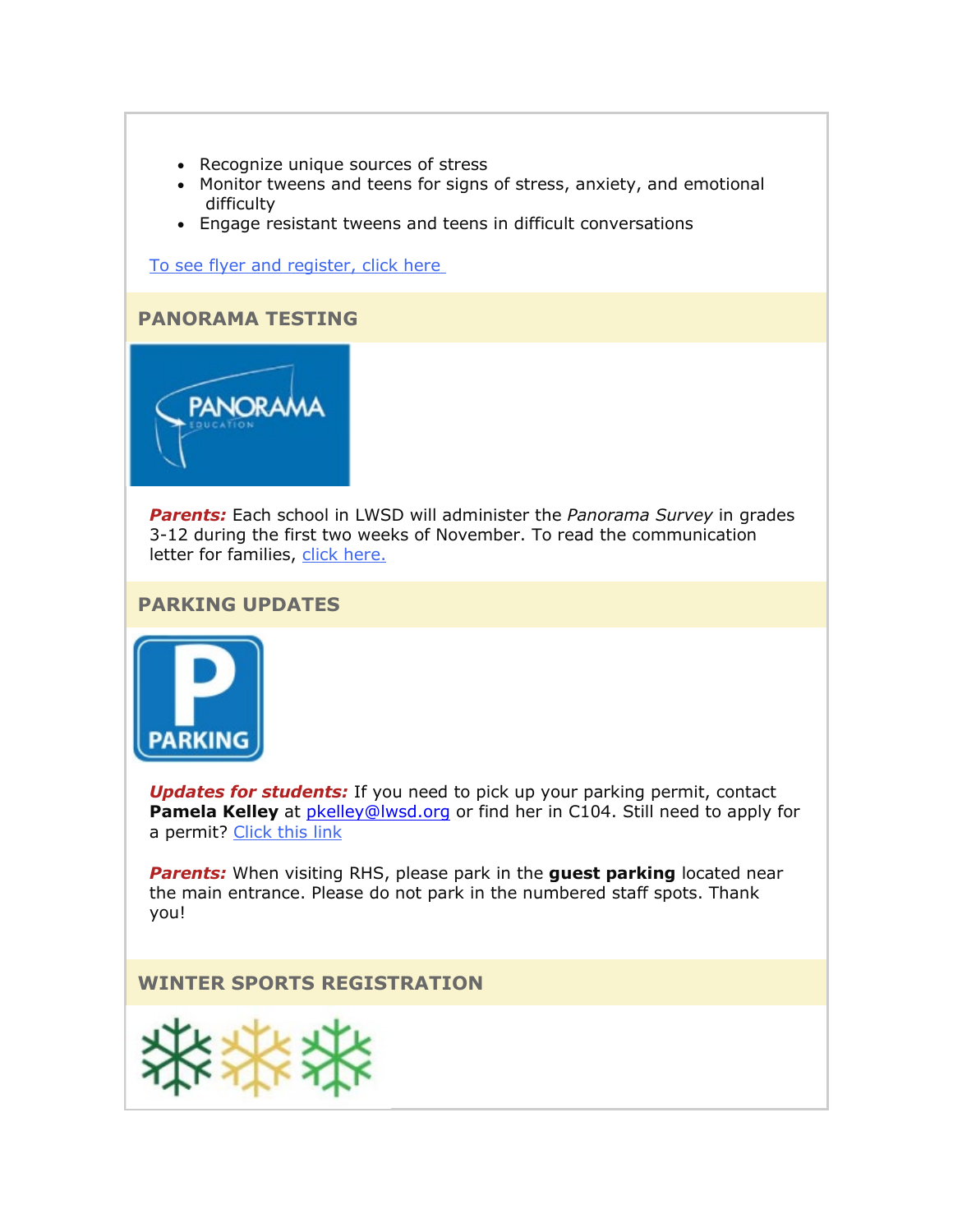#### **Winter Sports Registration -** Opens October 15, 2021 The first day of winter practice/tryouts: November 15 Boys Basketball – Cut Sport Girls Basketball – Cut Sport Gymnastics Wrestling Boys Swim & Div Click here for [registration](https://nam02.safelinks.protection.outlook.com/?url=http%3A%2F%2Flink.email.dynect.net%2Flink.php%3FDynEngagement%3Dtrue%26H%3DbyPkDFxves6EOGDn1peRNeIe02OIJH5CdLqxMLzUeO8xfJUQzDOhsO1bHLttkS3hqpXV6Nsc44yxbPt4syLkKL5IyFyoNCAh0lIGN67wBXf8O%252BiCTSCPMA%253D%253D%26G%3D0%26R%3Dhttps%253A%252F%252FQSSEGYZTANA.hatchbuck.com%252FTrackLinkClick%253FID2%253Dh4mE7LLtYY3-8PYGJWLuwWVM850qlMgZE5J1NO5ggPE66m5oXJcqUolltfaavbT20%26I%3D20211029220429.0000002ac383%2540mail6-64-ussnn1%26X%3DMHwxMjY0OTIyOjIyOTk2NzkxMDU7MXwxMjY0OTIzOjE4NDIwODUxNjs%253D%26V%3D3%26S%3DQ6NigIjT9opVLd7GO2MkYc_aGw3LQAa4jsjCOsWkaRc&data=04%7C01%7Cmwood%40lwsd.org%7C5ff38d2bb0394864297908d99b28157d%7C1fd4673fdf9646218638a1d88c4c85d7%7C0%7C0%7C637711418729898948%7CUnknown%7CTWFpbGZsb3d8eyJWIjoiMC4wLjAwMDAiLCJQIjoiV2luMzIiLCJBTiI6Ik1haWwiLCJXVCI6Mn0%3D%7C1000&sdata=O6YoLLw2ybrl9HlrQyBep21BPu8aGjJiJOdJnwvTwqs%3D&reserved=0)

# **INTERESTED IN WRESTLING?**



**Update:** Any student interested in wrestling please sign up on [Final Forms](https://nam02.safelinks.protection.outlook.com/?url=http%3A%2F%2Flink.email.dynect.net%2Flink.php%3FDynEngagement%3Dtrue%26H%3DbyPkDFxves6EOGDn1peRNeIe02OIJH5CdLqxMLzUeO8xfJUQzDOhsO1bHLttkS3hqpXV6Nsc44yxbPt4syLkKL5IyFyoNCAh0lIGN67wBXf8O%252BiCTSCPMA%253D%253D%26G%3D0%26R%3Dhttps%253A%252F%252FQSSEGYZTANA.hatchbuck.com%252FTrackLinkClick%253FID2%253Dh4mE7LLtYY3-8PYGJWLuwWVM850qlMgZE5J1NO5ggPE66m5oXJcqUolltfaavbT20%26I%3D20211029220429.0000002ac383%2540mail6-64-ussnn1%26X%3DMHwxMjY0OTIyOjIyOTk2NzkxMDU7MXwxMjY0OTIzOjE4NDIwODUxNjs%253D%26V%3D3%26S%3DQ6NigIjT9opVLd7GO2MkYc_aGw3LQAa4jsjCOsWkaRc&data=04%7C01%7Cmwood%40lwsd.org%7C5ff38d2bb0394864297908d99b28157d%7C1fd4673fdf9646218638a1d88c4c85d7%7C0%7C0%7C637711418729903942%7CUnknown%7CTWFpbGZsb3d8eyJWIjoiMC4wLjAwMDAiLCJQIjoiV2luMzIiLCJBTiI6Ik1haWwiLCJXVCI6Mn0%3D%7C1000&sdata=k3HZEjHt0aQJY65uBuYXQpSQnAeGzF9y5iXBuuGours%3D&reserved=0) and e-mail Coach Schwabenbauer: [lschwabenbauer@lwsd.org](mailto:lschwabenbauer@lwsd.org)

**HIGH SCHOOL & BEYOND PLAN**



*Students* – Your first HSBP Assignment has been posted in Xello and is **DUE October 29!** Please login to your **Xello account here and find the assignment** in your dashboard (see below).

If you have any questions, please contact Nikole Lalas [nlalas@lwsd.org](mailto:nlalas@lwsd.org)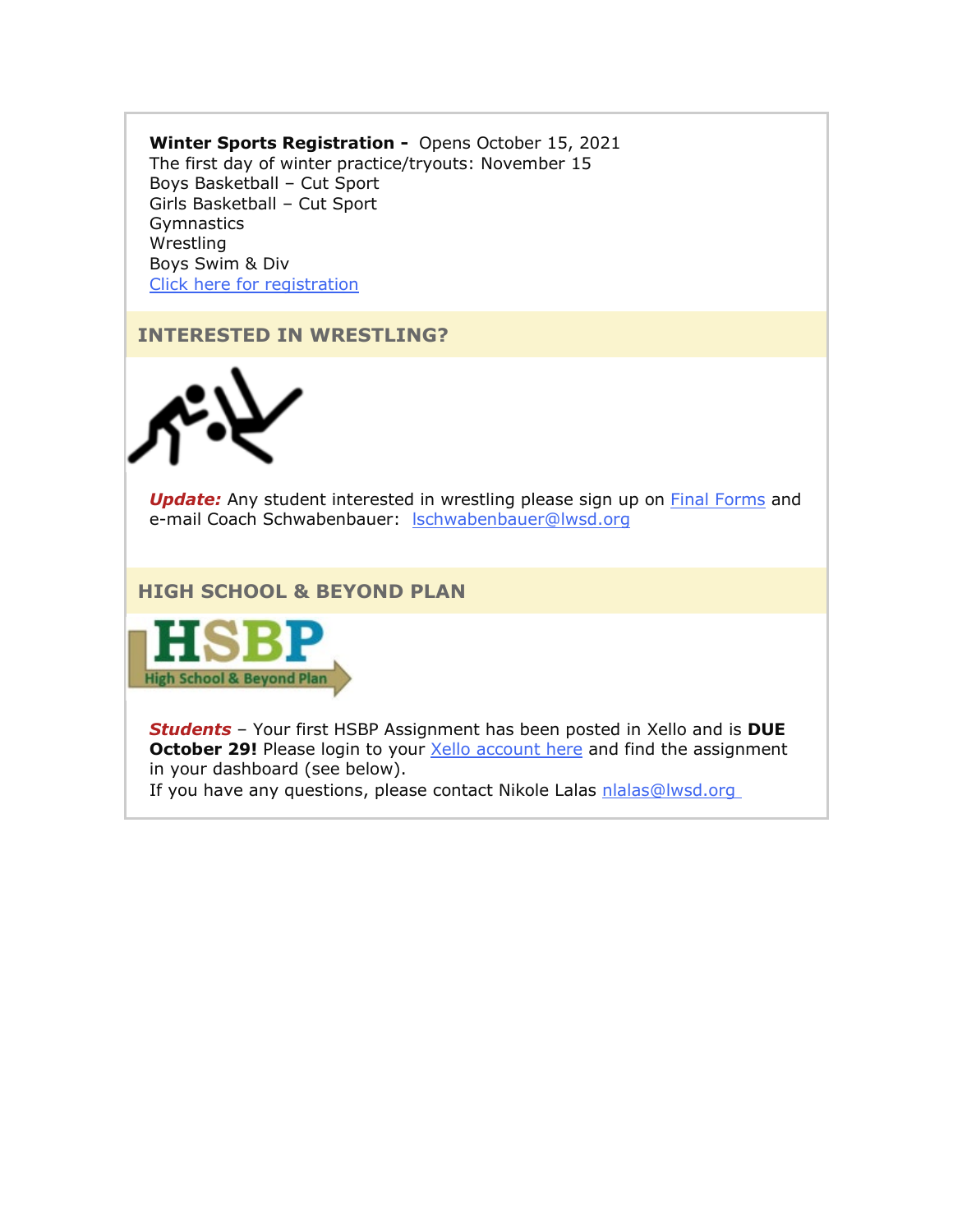

School Meal Applications available in these languages: [Chinese](https://nam02.safelinks.protection.outlook.com/?url=http%3A%2F%2Flink.email.dynect.net%2Flink.php%3FDynEngagement%3Dtrue%26H%3DbyPkDFxves6EOGDn1peRNeIe02OIJH5CdLqxMLzUeO8xfJUQzDOhsO1bHLttkS3hqpXV6Nsc44yxbPt4syLkKL5IyFyoNCAh0lIGN67wBXf8O%252BiCTSCPMA%253D%253D%26G%3D0%26R%3Dhttps%253A%252F%252FQSSEGYZTANA.hatchbuck.com%252FTrackLinkClick%253FID2%253D05S4TfigHqfSv2tFlA24HOyYmmbbxfPuzSlX2LXclHZbUxoxMizxp-LmsSXbmlrt0%26I%3D20211029220429.0000002ac383%2540mail6-64-ussnn1%26X%3DMHwxMjY0OTIyOjIyOTk2NzkxMDU7MXwxMjY0OTIzOjE4NDIwODUxNjs%253D%26V%3D3%26S%3D7OxLsJHHnGZ-pRdhfPV5yM463FNwoj9XlcqQKOBuIKk&data=04%7C01%7Cmwood%40lwsd.org%7C5ff38d2bb0394864297908d99b28157d%7C1fd4673fdf9646218638a1d88c4c85d7%7C0%7C0%7C637711418729928893%7CUnknown%7CTWFpbGZsb3d8eyJWIjoiMC4wLjAwMDAiLCJQIjoiV2luMzIiLCJBTiI6Ik1haWwiLCJXVCI6Mn0%3D%7C1000&sdata=jX9Ed4paN6x8jNapAEj1Ugdox%2Bjq%2Bl9WXb0YwsoDL9k%3D&reserved=0) [English](https://nam02.safelinks.protection.outlook.com/?url=http%3A%2F%2Flink.email.dynect.net%2Flink.php%3FDynEngagement%3Dtrue%26H%3DbyPkDFxves6EOGDn1peRNeIe02OIJH5CdLqxMLzUeO8xfJUQzDOhsO1bHLttkS3hqpXV6Nsc44yxbPt4syLkKL5IyFyoNCAh0lIGN67wBXf8O%252BiCTSCPMA%253D%253D%26G%3D0%26R%3Dhttps%253A%252F%252FQSSEGYZTANA.hatchbuck.com%252FTrackLinkClick%253FID2%253DI4Zw0hLK1usfpqDEQR0lNkmkPYMkKoMLe2h5cmpszTMB_3fuCOpGPgvUYcEKbcBa0%26I%3D20211029220429.0000002ac383%2540mail6-64-ussnn1%26X%3DMHwxMjY0OTIyOjIyOTk2NzkxMDU7MXwxMjY0OTIzOjE4NDIwODUxNjs%253D%26V%3D3%26S%3D7Q2o8F9C8NB0HRWqQRmT1d4wYzCAyNvOxk34HXmYZB4&data=04%7C01%7Cmwood%40lwsd.org%7C5ff38d2bb0394864297908d99b28157d%7C1fd4673fdf9646218638a1d88c4c85d7%7C0%7C0%7C637711418729933884%7CUnknown%7CTWFpbGZsb3d8eyJWIjoiMC4wLjAwMDAiLCJQIjoiV2luMzIiLCJBTiI6Ik1haWwiLCJXVCI6Mn0%3D%7C1000&sdata=QJel%2Fveg79uBNbcLCPSvaQaWgeF6MU%2B%2Fahc8Vq7lZ8Q%3D&reserved=0)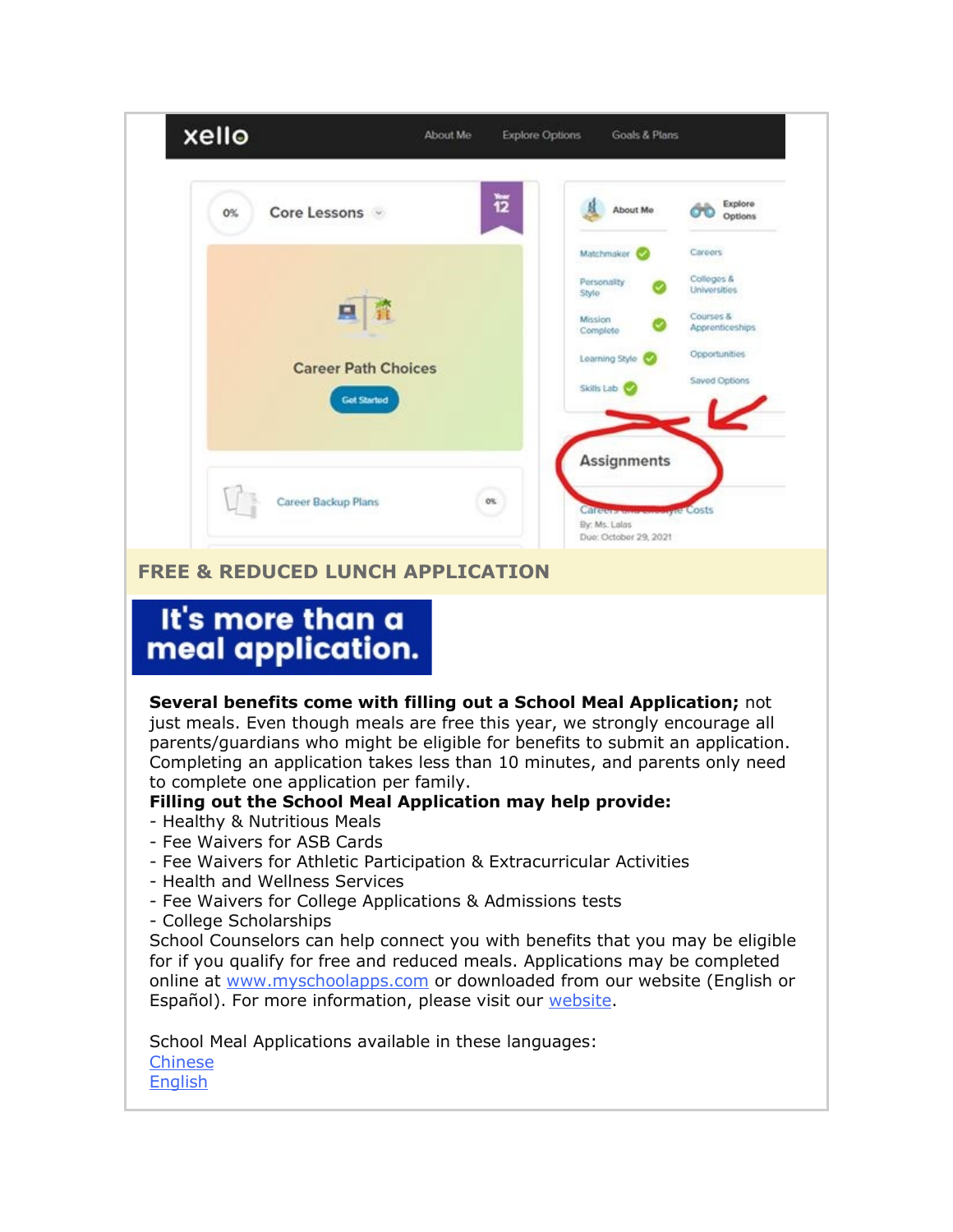[Hindi](https://nam02.safelinks.protection.outlook.com/?url=http%3A%2F%2Flink.email.dynect.net%2Flink.php%3FDynEngagement%3Dtrue%26H%3DbyPkDFxves6EOGDn1peRNeIe02OIJH5CdLqxMLzUeO8xfJUQzDOhsO1bHLttkS3hqpXV6Nsc44yxbPt4syLkKL5IyFyoNCAh0lIGN67wBXf8O%252BiCTSCPMA%253D%253D%26G%3D0%26R%3Dhttps%253A%252F%252FQSSEGYZTANA.hatchbuck.com%252FTrackLinkClick%253FID2%253DapdFRnckqnMq2k67Zfggx538NW0CDR8SSmS73a4ArElaC9dEuGG087wxWHpvoqld0%26I%3D20211029220429.0000002ac383%2540mail6-64-ussnn1%26X%3DMHwxMjY0OTIyOjIyOTk2NzkxMDU7MXwxMjY0OTIzOjE4NDIwODUxNjs%253D%26V%3D3%26S%3DbvHxhTSGC0r_-Fdml6a4WgeXRzVsKuqp4YO22HRJOTU&data=04%7C01%7Cmwood%40lwsd.org%7C5ff38d2bb0394864297908d99b28157d%7C1fd4673fdf9646218638a1d88c4c85d7%7C0%7C0%7C637711418729938877%7CUnknown%7CTWFpbGZsb3d8eyJWIjoiMC4wLjAwMDAiLCJQIjoiV2luMzIiLCJBTiI6Ik1haWwiLCJXVCI6Mn0%3D%7C1000&sdata=jAj4KZNtFqvfCGQGwZw3EclXowEBuVQLYOH7vz9dV3w%3D&reserved=0) [Portuguese](https://nam02.safelinks.protection.outlook.com/?url=http%3A%2F%2Flink.email.dynect.net%2Flink.php%3FDynEngagement%3Dtrue%26H%3DbyPkDFxves6EOGDn1peRNeIe02OIJH5CdLqxMLzUeO8xfJUQzDOhsO1bHLttkS3hqpXV6Nsc44yxbPt4syLkKL5IyFyoNCAh0lIGN67wBXf8O%252BiCTSCPMA%253D%253D%26G%3D0%26R%3Dhttps%253A%252F%252FQSSEGYZTANA.hatchbuck.com%252FTrackLinkClick%253FID2%253Dt7dXh8NfyaTv2j0zTurWYcDjqQEGWF4lmjTbwf6KwmY7FBJ8NttjFGuVPSu8_StP0%26I%3D20211029220429.0000002ac383%2540mail6-64-ussnn1%26X%3DMHwxMjY0OTIyOjIyOTk2NzkxMDU7MXwxMjY0OTIzOjE4NDIwODUxNjs%253D%26V%3D3%26S%3DlnHmBNm3G8ijMJ567IzDHSNasIEQte3LQnE08ld9zps&data=04%7C01%7Cmwood%40lwsd.org%7C5ff38d2bb0394864297908d99b28157d%7C1fd4673fdf9646218638a1d88c4c85d7%7C0%7C0%7C637711418729948853%7CUnknown%7CTWFpbGZsb3d8eyJWIjoiMC4wLjAwMDAiLCJQIjoiV2luMzIiLCJBTiI6Ik1haWwiLCJXVCI6Mn0%3D%7C1000&sdata=CjVKnWpLOteptM6I0J06GqyA7Oi7iw5BcTOQMh2K92o%3D&reserved=0) [Russian](https://nam02.safelinks.protection.outlook.com/?url=http%3A%2F%2Flink.email.dynect.net%2Flink.php%3FDynEngagement%3Dtrue%26H%3DbyPkDFxves6EOGDn1peRNeIe02OIJH5CdLqxMLzUeO8xfJUQzDOhsO1bHLttkS3hqpXV6Nsc44yxbPt4syLkKL5IyFyoNCAh0lIGN67wBXf8O%252BiCTSCPMA%253D%253D%26G%3D0%26R%3Dhttps%253A%252F%252FQSSEGYZTANA.hatchbuck.com%252FTrackLinkClick%253FID2%253D69uBoLtvPzvIovK07biXClM8uvKuuKAINprgoI2YVtrxNjsUA4w0sv3BZCKkb1h10%26I%3D20211029220429.0000002ac383%2540mail6-64-ussnn1%26X%3DMHwxMjY0OTIyOjIyOTk2NzkxMDU7MXwxMjY0OTIzOjE4NDIwODUxNjs%253D%26V%3D3%26S%3D3tqWC8GxxWC8_Fh2eFEyrLlYSb9OPkLLuvvDo9LNWgo&data=04%7C01%7Cmwood%40lwsd.org%7C5ff38d2bb0394864297908d99b28157d%7C1fd4673fdf9646218638a1d88c4c85d7%7C0%7C0%7C637711418729953850%7CUnknown%7CTWFpbGZsb3d8eyJWIjoiMC4wLjAwMDAiLCJQIjoiV2luMzIiLCJBTiI6Ik1haWwiLCJXVCI6Mn0%3D%7C1000&sdata=msWbsrMNWOGEEIZ9KC4k%2Bs4VJkbj9xLoDsRyBr04NCg%3D&reserved=0) [Spanish](https://nam02.safelinks.protection.outlook.com/?url=http%3A%2F%2Flink.email.dynect.net%2Flink.php%3FDynEngagement%3Dtrue%26H%3DbyPkDFxves6EOGDn1peRNeIe02OIJH5CdLqxMLzUeO8xfJUQzDOhsO1bHLttkS3hqpXV6Nsc44yxbPt4syLkKL5IyFyoNCAh0lIGN67wBXf8O%252BiCTSCPMA%253D%253D%26G%3D0%26R%3Dhttps%253A%252F%252FQSSEGYZTANA.hatchbuck.com%252FTrackLinkClick%253FID2%253D3xsrDagOuR3lNgfe36kvhAbc8I7hQukim6KV2r6GT2bCaIy3KTUPmqpq0iEHsqyl0%26I%3D20211029220429.0000002ac383%2540mail6-64-ussnn1%26X%3DMHwxMjY0OTIyOjIyOTk2NzkxMDU7MXwxMjY0OTIzOjE4NDIwODUxNjs%253D%26V%3D3%26S%3DkV5b3wbQXqYhPmU6EED8kMEayBZUg7Ac63ddRRBB26I&data=04%7C01%7Cmwood%40lwsd.org%7C5ff38d2bb0394864297908d99b28157d%7C1fd4673fdf9646218638a1d88c4c85d7%7C0%7C0%7C637711418729958844%7CUnknown%7CTWFpbGZsb3d8eyJWIjoiMC4wLjAwMDAiLCJQIjoiV2luMzIiLCJBTiI6Ik1haWwiLCJXVCI6Mn0%3D%7C1000&sdata=DEMg525uiXiBN4lDLdeBLd4C6YRFaQEPM%2BQxMG8Oo8c%3D&reserved=0) [Tamil](https://nam02.safelinks.protection.outlook.com/?url=http%3A%2F%2Flink.email.dynect.net%2Flink.php%3FDynEngagement%3Dtrue%26H%3DbyPkDFxves6EOGDn1peRNeIe02OIJH5CdLqxMLzUeO8xfJUQzDOhsO1bHLttkS3hqpXV6Nsc44yxbPt4syLkKL5IyFyoNCAh0lIGN67wBXf8O%252BiCTSCPMA%253D%253D%26G%3D0%26R%3Dhttps%253A%252F%252FQSSEGYZTANA.hatchbuck.com%252FTrackLinkClick%253FID2%253DHIG0RL0U2ZVtUINMeuKSIAFjgYYb-yoIPlgtvTKQvq8NyN2oHGjYyQWY8VOZUPgH0%26I%3D20211029220429.0000002ac383%2540mail6-64-ussnn1%26X%3DMHwxMjY0OTIyOjIyOTk2NzkxMDU7MXwxMjY0OTIzOjE4NDIwODUxNjs%253D%26V%3D3%26S%3DL2EHTAVAdZz1XBZ2lxY0-y2GjcbLmbZjnBttQznJqf4&data=04%7C01%7Cmwood%40lwsd.org%7C5ff38d2bb0394864297908d99b28157d%7C1fd4673fdf9646218638a1d88c4c85d7%7C0%7C0%7C637711418729963827%7CUnknown%7CTWFpbGZsb3d8eyJWIjoiMC4wLjAwMDAiLCJQIjoiV2luMzIiLCJBTiI6Ik1haWwiLCJXVCI6Mn0%3D%7C1000&sdata=%2FrKfiZUFH3g4Qa6fomBLhK3oX4inWywYT%2B80PbvraZA%3D&reserved=0)

**FOR SENIORS**



**Wondering about how to apply for college?** Confused by new terms? Not sure where to even start? Look on the RHS Website under Counseling for our presentation on College Applications 101! It is an overview of everything you need to know about applying to 2 and 4-year colleges, post high school planning, and things to think about! Simply go to the main counselor page, look for the red box, and click to play!

**Senior portraits** will be due Friday, January 14, 2022.

There will be more information advertised on how to submit photos to the Yearbook staff around campus soon!

#### **Yearbook Ads**

Last week during HERD Time a flyer was sent with information regarding senior ads. A yearbook ad is a loving tribute typically from a parent/family member to their student, personalized with their own sentimental message and a cherished photo, or photo collage. Create and purchase online by 2/01/2022.

To create or find prices and other information go to: [Jostensadservice.com](https://nam02.safelinks.protection.outlook.com/?url=http%3A%2F%2Flink.email.dynect.net%2Flink.php%3FDynEngagement%3Dtrue%26H%3DbyPkDFxves6EOGDn1peRNeIe02OIJH5CdLqxMLzUeO8xfJUQzDOhsO1bHLttkS3hqpXV6Nsc44yxbPt4syLkKL5IyFyoNCAh0lIGN67wBXf8O%252BiCTSCPMA%253D%253D%26G%3D0%26R%3Dhttps%253A%252F%252FQSSEGYZTANA.hatchbuck.com%252FTrackLinkClick%253FID2%253Ds7NpGFwq4-W8gc9EZaoHfdq8D3dRxiHNLfP0o3ftAzqotMzyZIiKuiHcIB_8x2zm0%26I%3D20211029220429.0000002ac383%2540mail6-64-ussnn1%26X%3DMHwxMjY0OTIyOjIyOTk2NzkxMDU7MXwxMjY0OTIzOjE4NDIwODUxNjs%253D%26V%3D3%26S%3DqFuJ083comW0KmuowRXMDPJzFWsd6WJ_q76a-QM4-dk&data=04%7C01%7Cmwood%40lwsd.org%7C5ff38d2bb0394864297908d99b28157d%7C1fd4673fdf9646218638a1d88c4c85d7%7C0%7C0%7C637711418729968814%7CUnknown%7CTWFpbGZsb3d8eyJWIjoiMC4wLjAwMDAiLCJQIjoiV2luMzIiLCJBTiI6Ik1haWwiLCJXVCI6Mn0%3D%7C1000&sdata=OJe19ESO98umKS8INhUetEilNCLoQ1jLNaU66NSNqoI%3D&reserved=0)

#### **AP EXAM INFO**



#### **AP Exam Payments**

- The AP Exam payment window **opens October 1 and will close October 30**.
- This year exams will cost: **\$98 per exam**
	- $\circ$  Our preferred payment method is online; you can pay by going to [https://payments.lwsd.org](https://nam02.safelinks.protection.outlook.com/?url=http%3A%2F%2Flink.email.dynect.net%2Flink.php%3FDynEngagement%3Dtrue%26H%3DbyPkDFxves6EOGDn1peRNeIe02OIJH5CdLqxMLzUeO8xfJUQzDOhsO1bHLttkS3hqpXV6Nsc44yxbPt4syLkKL5IyFyoNCAh0lIGN67wBXf8O%252BiCTSCPMA%253D%253D%26G%3D0%26R%3Dhttps%253A%252F%252FQSSEGYZTANA.hatchbuck.com%252FTrackLinkClick%253FID2%253DNupgcVoQ1PDz7DljzCU26jYveNJc0qnQYcMaqsRk8gBIVpFYd5gEoKa3jnZQZooV0%26I%3D20211029220429.0000002ac383%2540mail6-64-ussnn1%26X%3DMHwxMjY0OTIyOjIyOTk2NzkxMDU7MXwxMjY0OTIzOjE4NDIwODUxNjs%253D%26V%3D3%26S%3DBo8EViFgVIZSXWZ5zzIYp1tVNnpgooDxKQsnVCr30sc&data=04%7C01%7Cmwood%40lwsd.org%7C5ff38d2bb0394864297908d99b28157d%7C1fd4673fdf9646218638a1d88c4c85d7%7C0%7C0%7C637711418729978804%7CUnknown%7CTWFpbGZsb3d8eyJWIjoiMC4wLjAwMDAiLCJQIjoiV2luMzIiLCJBTiI6Ik1haWwiLCJXVCI6Mn0%3D%7C1000&sdata=sVkZB6Ropa2WORX%2BRgbXE%2BDeg%2F3lo5gZjdzQf7buZN8%3D&reserved=0)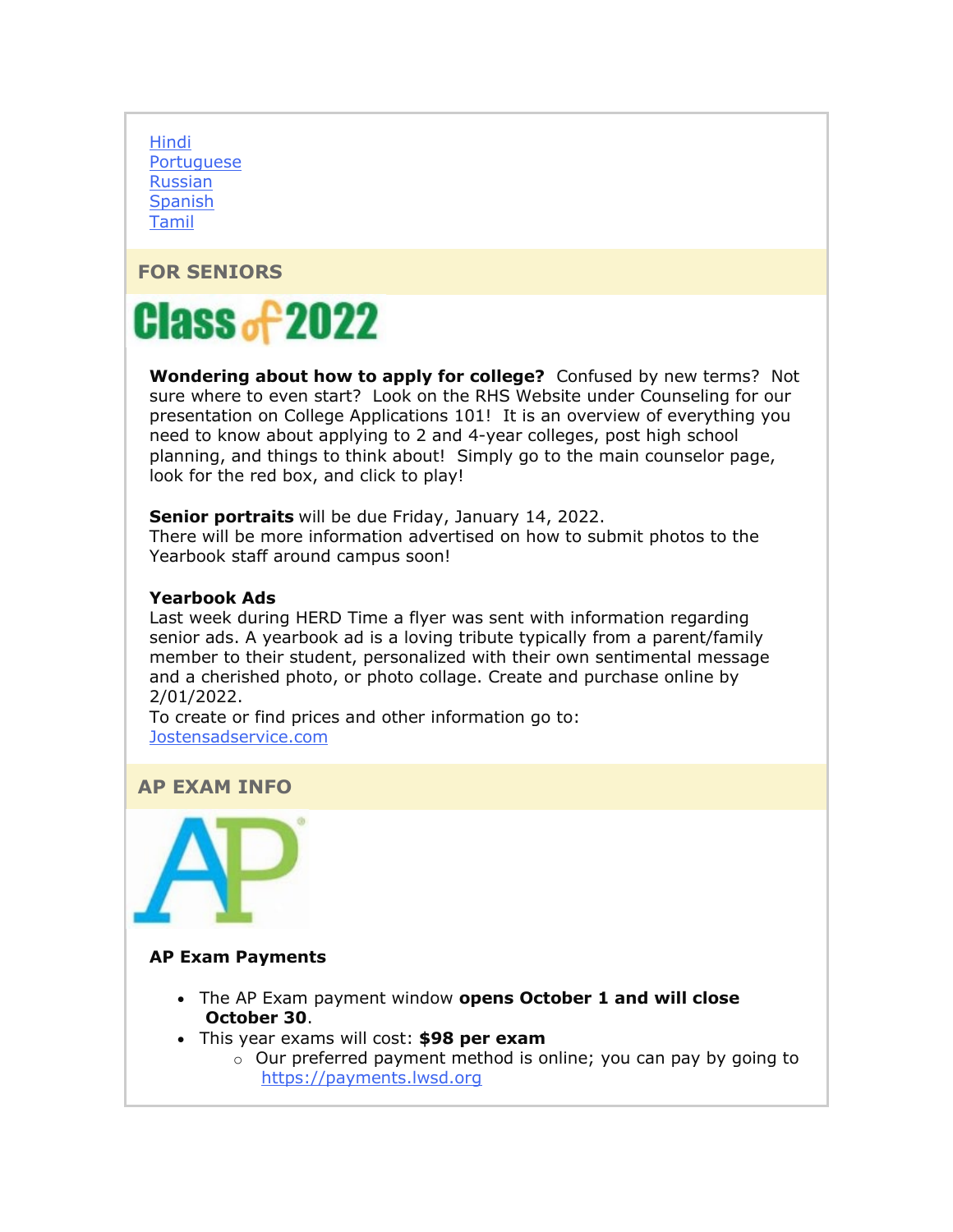- $\circ$  If you must pay by cash or check, [please complete this form](https://nam02.safelinks.protection.outlook.com/?url=http%3A%2F%2Flink.email.dynect.net%2Flink.php%3FDynEngagement%3Dtrue%26H%3DbyPkDFxves6EOGDn1peRNeIe02OIJH5CdLqxMLzUeO8xfJUQzDOhsO1bHLttkS3hqpXV6Nsc44yxbPt4syLkKL5IyFyoNCAh0lIGN67wBXf8O%252BiCTSCPMA%253D%253D%26G%3D0%26R%3Dhttps%253A%252F%252FQSSEGYZTANA.hatchbuck.com%252FTrackLinkClick%253FID2%253DIoajuR2dJFRVPr_cyuhsBFPt6o_OHRxdRN78pNg3ABHpZjdEEEAqVnKT_RDMY8Pm0%26I%3D20211029220429.0000002ac383%2540mail6-64-ussnn1%26X%3DMHwxMjY0OTIyOjIyOTk2NzkxMDU7MXwxMjY0OTIzOjE4NDIwODUxNjs%253D%26V%3D3%26S%3DPinDVEdqUZqVH4O97rgPxmpt7XkZdiYuhhQBLwvLVpE&data=04%7C01%7Cmwood%40lwsd.org%7C5ff38d2bb0394864297908d99b28157d%7C1fd4673fdf9646218638a1d88c4c85d7%7C0%7C0%7C637711418729983796%7CUnknown%7CTWFpbGZsb3d8eyJWIjoiMC4wLjAwMDAiLCJQIjoiV2luMzIiLCJBTiI6Ik1haWwiLCJXVCI6Mn0%3D%7C1000&sdata=ZaDl%2BkJTj%2F3ZrrwEHRmIUJiXEcLhWMqeLd2r6wtivN4%3D&reserved=0) and bring it with you to the bookkeeping window before school, during lunch, or after school.
- **LATE AP Exam registration** is from February 1 through end of last lunch on February 16. Students who register during the late AP Registration window will incur a \$50 per exam late fee in addition to the \$98 per exam fee.
- If you qualify for Free or Reduced Lunch you will not have to pay a fee for your exams, but you will have to pay the late fee if you register late. Please email Nikole Lalas at [nlalas@lwsd.org](mailto:nlalas@lwsd.org) to obtain a fee waiver.

*General Questions?*  Please reach out to Nikole Lalas [nlalas@lwsd.org](mailto:nlalas@lwsd.org) *Questions about IEP/504 accommodations on the exam?*  Please reach out to Ellen Zambrowsky-Huls [ezambrowsky-huls@lwsd.org](mailto:ezambrowsky-huls@lwsd.org)

# **RHS ATTENDANCE LINE**



#### *Parents:* **How to excuse your student when they are absent:**

Please email the attendance secretary at [rhsattend@lwsd.org](mailto:rhsattend@lwsd.org) or leave a message on the Attendance line 425 936-1810 whenever your student is absent or late.

#### **How to excuse your student for an early departure:**

Please email or call as soon as possible to excuse your student early for an appointment, or if they are leaving early due to an illness. The Attendance Secretary (Ms. Anderson) will send your student a dismissal slip so they may sign out in the Attendance Office and meet the parent outside.

**Important:** if you were marked absent or late by a teacher and would like to discuss this, please talk to the teacher that marked you absent or late---not the attendance office.

- For more information about absences, late arrivals and early departures, click [here.](https://nam02.safelinks.protection.outlook.com/?url=http%3A%2F%2Flink.email.dynect.net%2Flink.php%3FDynEngagement%3Dtrue%26H%3DbyPkDFxves6EOGDn1peRNeIe02OIJH5CdLqxMLzUeO8xfJUQzDOhsO1bHLttkS3hqpXV6Nsc44yxbPt4syLkKL5IyFyoNCAh0lIGN67wBXf8O%252BiCTSCPMA%253D%253D%26G%3D0%26R%3Dhttps%253A%252F%252FQSSEGYZTANA.hatchbuck.com%252FTrackLinkClick%253FID2%253DcYikvI72PsS01sEVG4b0O2flqXgJ-bnkbPI3EOosBD_VHqPSCQZhkMX6UCZGomBW0%26I%3D20211029220429.0000002ac383%2540mail6-64-ussnn1%26X%3DMHwxMjY0OTIyOjIyOTk2NzkxMDU7MXwxMjY0OTIzOjE4NDIwODUxNjs%253D%26V%3D3%26S%3D4Wy6K60mQvb_ySfvHp3htSh9Az2YzxSyuO5dyj2Qzso&data=04%7C01%7Cmwood%40lwsd.org%7C5ff38d2bb0394864297908d99b28157d%7C1fd4673fdf9646218638a1d88c4c85d7%7C0%7C0%7C637711418729988783%7CUnknown%7CTWFpbGZsb3d8eyJWIjoiMC4wLjAwMDAiLCJQIjoiV2luMzIiLCJBTiI6Ik1haWwiLCJXVCI6Mn0%3D%7C1000&sdata=XHU9hR5R1WWJVf6X%2BK91WBhEkpPdVS7JM7nndAyqTDM%3D&reserved=0)
- Para obtener más información sobre ausencias, llegadas tardías y salidas anticipadas, haga clic [aquí.](https://nam02.safelinks.protection.outlook.com/?url=http%3A%2F%2Flink.email.dynect.net%2Flink.php%3FDynEngagement%3Dtrue%26H%3DbyPkDFxves6EOGDn1peRNeIe02OIJH5CdLqxMLzUeO8xfJUQzDOhsO1bHLttkS3hqpXV6Nsc44yxbPt4syLkKL5IyFyoNCAh0lIGN67wBXf8O%252BiCTSCPMA%253D%253D%26G%3D0%26R%3Dhttps%253A%252F%252FQSSEGYZTANA.hatchbuck.com%252FTrackLinkClick%253FID2%253DH8nQDJC5yQeCCqRr1b7YQfwjBdOkortjYJQLNO9YmmH0zdiqbd_flR3NtH_ubOOI0%26I%3D20211029220429.0000002ac383%2540mail6-64-ussnn1%26X%3DMHwxMjY0OTIyOjIyOTk2NzkxMDU7MXwxMjY0OTIzOjE4NDIwODUxNjs%253D%26V%3D3%26S%3DuXefr1DsS-LiBa2hNkkqovN7WdcMGbagiJkqzb1Gjlk&data=04%7C01%7Cmwood%40lwsd.org%7C5ff38d2bb0394864297908d99b28157d%7C1fd4673fdf9646218638a1d88c4c85d7%7C0%7C0%7C637711418729993769%7CUnknown%7CTWFpbGZsb3d8eyJWIjoiMC4wLjAwMDAiLCJQIjoiV2luMzIiLCJBTiI6Ik1haWwiLCJXVCI6Mn0%3D%7C1000&sdata=o%2F%2BmyI4gUzAb5%2FXq%2B5Tttj9n6eCbad8iVZDODol0ft8%3D&reserved=0)

**COUNSELING APPOINTMENTS**

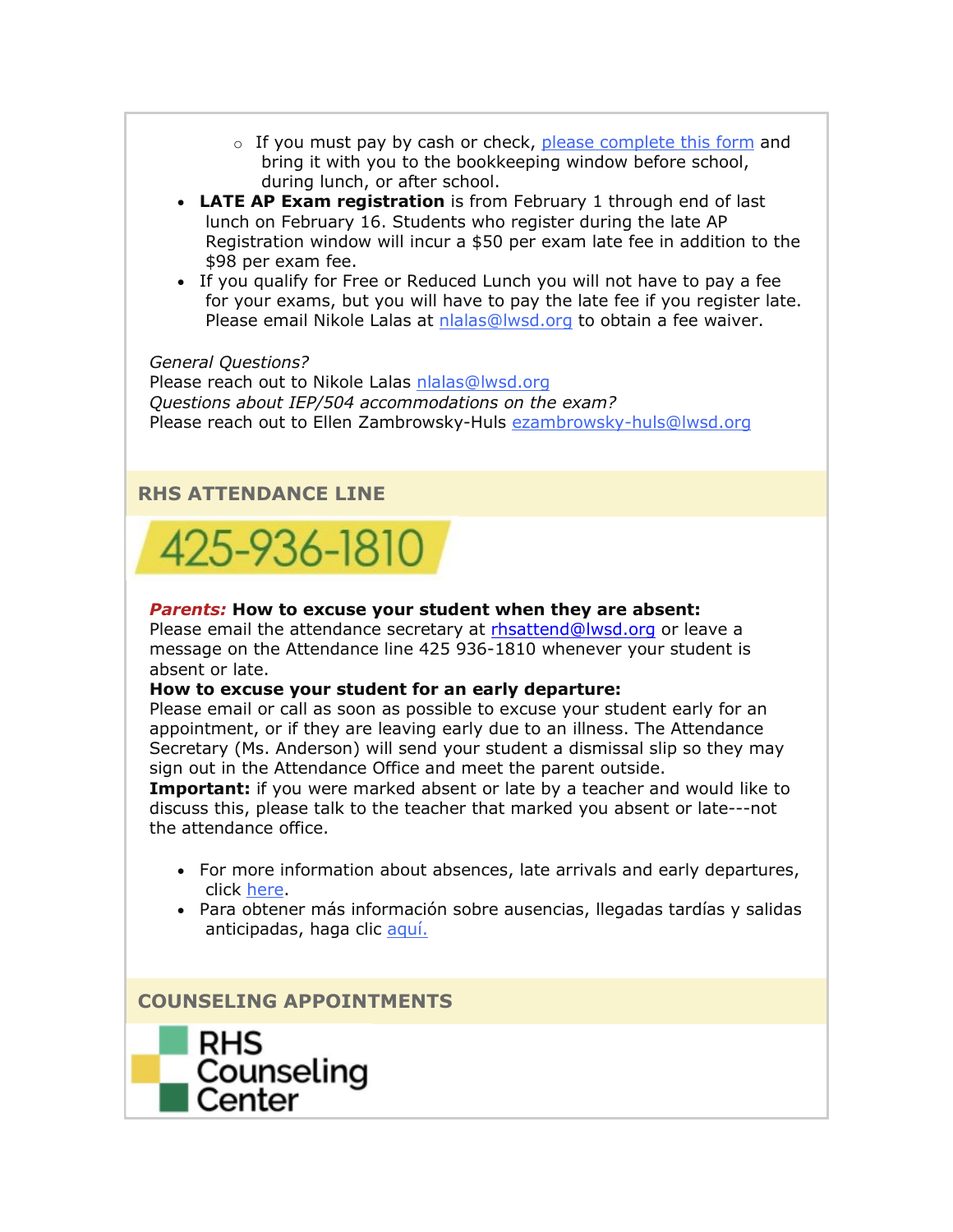**Counselors are excited to meet with you!** Counselors are available for individual student/parent appointments. The appointment calendar on the [RHS](https://nam02.safelinks.protection.outlook.com/?url=http%3A%2F%2Flink.email.dynect.net%2Flink.php%3FDynEngagement%3Dtrue%26H%3DbyPkDFxves6EOGDn1peRNeIe02OIJH5CdLqxMLzUeO8xfJUQzDOhsO1bHLttkS3hqpXV6Nsc44yxbPt4syLkKL5IyFyoNCAh0lIGN67wBXf8O%252BiCTSCPMA%253D%253D%26G%3D0%26R%3Dhttps%253A%252F%252FQSSEGYZTANA.hatchbuck.com%252FTrackLinkClick%253FID2%253DWa638R8XmNYsnTIjiTyqmjpFcdi6KJGwVs0m9e7n7Ims9fXLTJ5VQxw0dK9Vy0na0%26I%3D20211029220429.0000002ac383%2540mail6-64-ussnn1%26X%3DMHwxMjY0OTIyOjIyOTk2NzkxMDU7MXwxMjY0OTIzOjE4NDIwODUxNjs%253D%26V%3D3%26S%3DlHvSuZa7X1vjcj9zQexWnOVS9QoJEVCCAc56siBJyjM&data=04%7C01%7Cmwood%40lwsd.org%7C5ff38d2bb0394864297908d99b28157d%7C1fd4673fdf9646218638a1d88c4c85d7%7C0%7C0%7C637711418730003758%7CUnknown%7CTWFpbGZsb3d8eyJWIjoiMC4wLjAwMDAiLCJQIjoiV2luMzIiLCJBTiI6Ik1haWwiLCJXVCI6Mn0%3D%7C1000&sdata=Q98sZFwS%2Fl%2BOvobg%2BiywnY1ArRwFgHz%2FpoQnt%2FfYqXI%3D&reserved=0)  [Counseling website](https://nam02.safelinks.protection.outlook.com/?url=http%3A%2F%2Flink.email.dynect.net%2Flink.php%3FDynEngagement%3Dtrue%26H%3DbyPkDFxves6EOGDn1peRNeIe02OIJH5CdLqxMLzUeO8xfJUQzDOhsO1bHLttkS3hqpXV6Nsc44yxbPt4syLkKL5IyFyoNCAh0lIGN67wBXf8O%252BiCTSCPMA%253D%253D%26G%3D0%26R%3Dhttps%253A%252F%252FQSSEGYZTANA.hatchbuck.com%252FTrackLinkClick%253FID2%253DWa638R8XmNYsnTIjiTyqmjpFcdi6KJGwVs0m9e7n7Ims9fXLTJ5VQxw0dK9Vy0na0%26I%3D20211029220429.0000002ac383%2540mail6-64-ussnn1%26X%3DMHwxMjY0OTIyOjIyOTk2NzkxMDU7MXwxMjY0OTIzOjE4NDIwODUxNjs%253D%26V%3D3%26S%3DlHvSuZa7X1vjcj9zQexWnOVS9QoJEVCCAc56siBJyjM&data=04%7C01%7Cmwood%40lwsd.org%7C5ff38d2bb0394864297908d99b28157d%7C1fd4673fdf9646218638a1d88c4c85d7%7C0%7C0%7C637711418730003758%7CUnknown%7CTWFpbGZsb3d8eyJWIjoiMC4wLjAwMDAiLCJQIjoiV2luMzIiLCJBTiI6Ik1haWwiLCJXVCI6Mn0%3D%7C1000&sdata=Q98sZFwS%2Fl%2BOvobg%2BiywnY1ArRwFgHz%2FpoQnt%2FfYqXI%3D&reserved=0) is now open for students/parents to schedule a meeting.

#### **Counselor Caseloads 2021-2022**

Aysha Rafiq (A-CA) [arafiq@lwsd.org](mailto:arafiq@lwsd.org) Lindsey Hanson (CE-GRAC) [lihanson@lwsd.org](mailto:lihanson@lwsd.org) Sarah Gray (GARD-KAS) [sgray@lwsd.org](mailto:sgray@lwsd.org) Micaela Crapo (KAT-LEA) [mcrapo@lwsd.org](mailto:mcrapo@lwsd.org) Katie Bunyard (LEB-MAZ) [Kbunyard@lwsd.org](mailto:Kbunyard@lwsd.org) Ellen Zambrowsky-Huls (MC-RAJ) [Ezambrowsky-huls@lwsd.org](mailto:Ezambrowsky-huls@lwsd.org) Derik Detweiler (RAK-SUG) [ddetweiler@lwsd.org](mailto:ddetweiler@lwsd.org) Justine Oshiro (SUH-VIL) [joshiro@lwsd.org](mailto:joshiro@lwsd.org) Micaela Crapo (VIM-Z) [mcrapo@lwsd.org](mailto:mcrapo@lwsd.org) Nikole Lalas (High School and Beyond Plan) [nlalas@lwsd.org](mailto:nlalas@lwsd.org)

# **YOUTH EASTSIDE SERVICES**



# *New:* **YES Alcohol Drug Education Class (FREE)**

For Parents/Caregivers & Teens to attend together. Offered virtually one Saturday per month 10/23, 11/20, 12/18/21

- Learn the impacts of substance use on the developing body & brain
- Learn where and how to turn for help-drug/alcohol or mental health
- Teens will also learn to make more informed decisions for their futures regarding substance use

[Click here](https://nam02.safelinks.protection.outlook.com/?url=http%3A%2F%2Flink.email.dynect.net%2Flink.php%3FDynEngagement%3Dtrue%26H%3DbyPkDFxves6EOGDn1peRNeIe02OIJH5CdLqxMLzUeO8xfJUQzDOhsO1bHLttkS3hqpXV6Nsc44yxbPt4syLkKL5IyFyoNCAh0lIGN67wBXf8O%252BiCTSCPMA%253D%253D%26G%3D0%26R%3Dhttps%253A%252F%252FQSSEGYZTANA.hatchbuck.com%252FTrackLinkClick%253FID2%253D7nDaSSrDvDKQlLH_d333HTRAUhj4AXrv_CoJgED8eaINdbhaw3ZHvzBs0Ukpl0th0%26I%3D20211029220429.0000002ac383%2540mail6-64-ussnn1%26X%3DMHwxMjY0OTIyOjIyOTk2NzkxMDU7MXwxMjY0OTIzOjE4NDIwODUxNjs%253D%26V%3D3%26S%3DUfF0QZ2tD8sQU72T-cCWEUS_lDllyTfVsfL2x7htYh8&data=04%7C01%7Cmwood%40lwsd.org%7C5ff38d2bb0394864297908d99b28157d%7C1fd4673fdf9646218638a1d88c4c85d7%7C0%7C0%7C637711418730008743%7CUnknown%7CTWFpbGZsb3d8eyJWIjoiMC4wLjAwMDAiLCJQIjoiV2luMzIiLCJBTiI6Ik1haWwiLCJXVCI6Mn0%3D%7C1000&sdata=Xp9XPj0guPx9V8l7Ffhw3ulmLz6QzYkLMsT5j5r%2BE1g%3D&reserved=0) to register or contact [Andreaf@youtheastsideservices.org](mailto:Andreaf@youtheastsideservices.org) for questions or more information.

**ASVAB at RHS**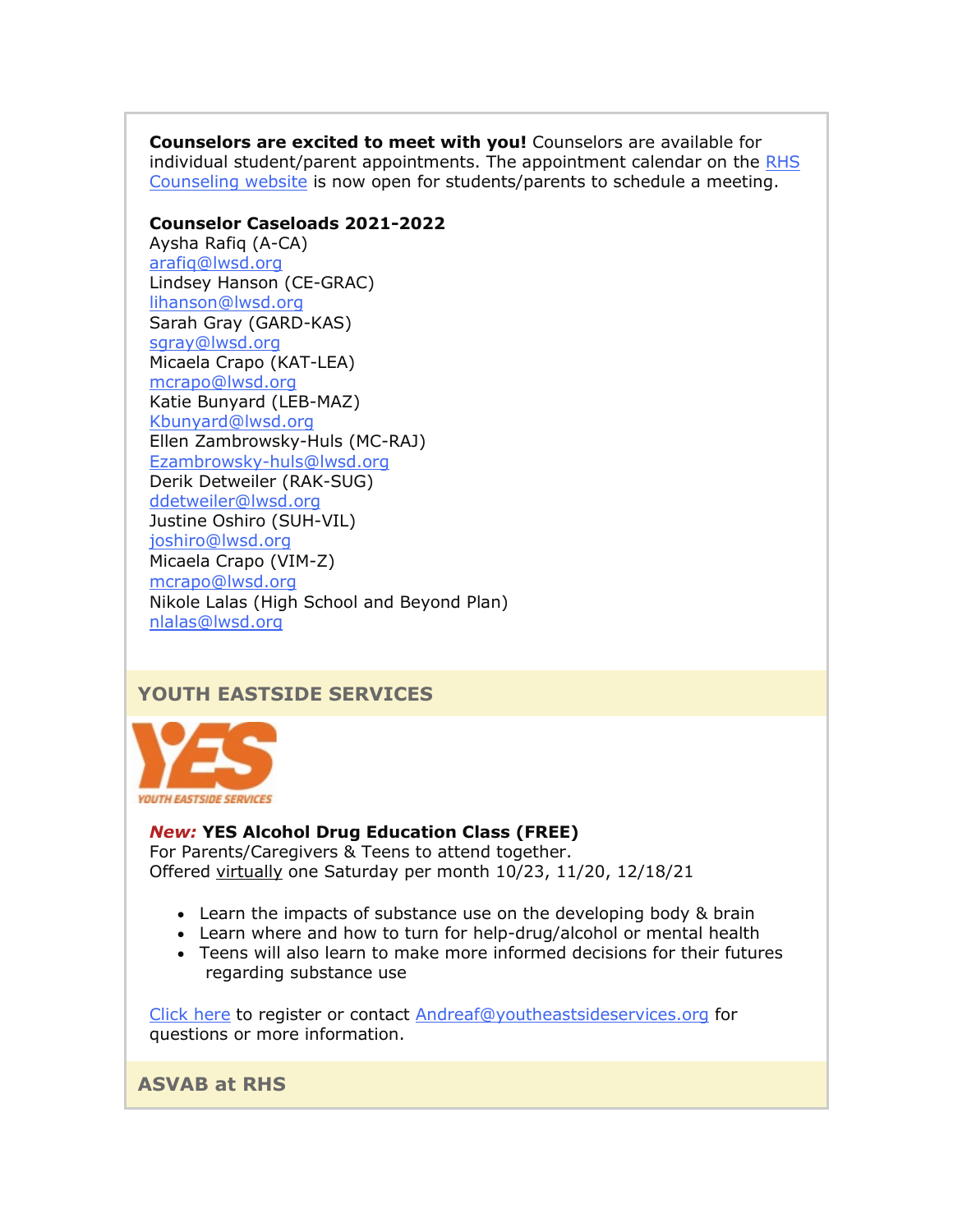The **Armed Services Vocational Aptitude Battery (ASVAB)** is a multipleaptitude battery that measures developed abilities and helps predict future academic and occupational success. It is offered to high school and postsecondary students as part of the ASVAB Career Exploration Program at no cost to the student. **An ASVAB score of 31 or higher will fulfill a student's Graduation Pathway requirement**. Test date: November 18 in the RHS Library.

**CAREEREXPLO** 

More information about the ASVAB can be found [here.](https://nam02.safelinks.protection.outlook.com/?url=http%3A%2F%2Flink.email.dynect.net%2Flink.php%3FDynEngagement%3Dtrue%26H%3DbyPkDFxves6EOGDn1peRNeIe02OIJH5CdLqxMLzUeO8xfJUQzDOhsO1bHLttkS3hqpXV6Nsc44yxbPt4syLkKL5IyFyoNCAh0lIGN67wBXf8O%252BiCTSCPMA%253D%253D%26G%3D0%26R%3Dhttps%253A%252F%252FQSSEGYZTANA.hatchbuck.com%252FTrackLinkClick%253FID2%253DquZzvrfRk6bA7nnCBM1G-LyUsdcyVjMgTXHa8_NPEukHZnesAL4JjrQoM26rTLW20%26I%3D20211029220429.0000002ac383%2540mail6-64-ussnn1%26X%3DMHwxMjY0OTIyOjIyOTk2NzkxMDU7MXwxMjY0OTIzOjE4NDIwODUxNjs%253D%26V%3D3%26S%3DDBZJM8fasfGqK6SsiSabAyUSZaAopHecq4lsvNGrru0&data=04%7C01%7Cmwood%40lwsd.org%7C5ff38d2bb0394864297908d99b28157d%7C1fd4673fdf9646218638a1d88c4c85d7%7C0%7C0%7C637711418730013734%7CUnknown%7CTWFpbGZsb3d8eyJWIjoiMC4wLjAwMDAiLCJQIjoiV2luMzIiLCJBTiI6Ik1haWwiLCJXVCI6Mn0%3D%7C1000&sdata=PwHwyTNUznpfbCrvShuBY6wAigG3SowO18J2rHJ0KeQ%3D&reserved=0) Want to study for the ASVAB? Materials can be found [here.](https://nam02.safelinks.protection.outlook.com/?url=http%3A%2F%2Flink.email.dynect.net%2Flink.php%3FDynEngagement%3Dtrue%26H%3DbyPkDFxves6EOGDn1peRNeIe02OIJH5CdLqxMLzUeO8xfJUQzDOhsO1bHLttkS3hqpXV6Nsc44yxbPt4syLkKL5IyFyoNCAh0lIGN67wBXf8O%252BiCTSCPMA%253D%253D%26G%3D0%26R%3Dhttps%253A%252F%252FQSSEGYZTANA.hatchbuck.com%252FTrackLinkClick%253FID2%253DT5MvQbc8v4xoYGuVrPUvZL00P2rcG2swQXPjRmuZrAhk431pT6IVwav5pTMREcSK0%26I%3D20211029220429.0000002ac383%2540mail6-64-ussnn1%26X%3DMHwxMjY0OTIyOjIyOTk2NzkxMDU7MXwxMjY0OTIzOjE4NDIwODUxNjs%253D%26V%3D3%26S%3DIPCXt6FPqNJspLKg_NjZxCxZU_LyOMyeilyrSejbr50&data=04%7C01%7Cmwood%40lwsd.org%7C5ff38d2bb0394864297908d99b28157d%7C1fd4673fdf9646218638a1d88c4c85d7%7C0%7C0%7C637711418730018726%7CUnknown%7CTWFpbGZsb3d8eyJWIjoiMC4wLjAwMDAiLCJQIjoiV2luMzIiLCJBTiI6Ik1haWwiLCJXVCI6Mn0%3D%7C1000&sdata=1svWu%2FNlgF1s%2BMflZgKb0oLeXTHu9tMfXEvKdtlj1kI%3D&reserved=0)

# [SIGN UP HERE](https://nam02.safelinks.protection.outlook.com/?url=http%3A%2F%2Flink.email.dynect.net%2Flink.php%3FDynEngagement%3Dtrue%26H%3DbyPkDFxves6EOGDn1peRNeIe02OIJH5CdLqxMLzUeO8xfJUQzDOhsO1bHLttkS3hqpXV6Nsc44yxbPt4syLkKL5IyFyoNCAh0lIGN67wBXf8O%252BiCTSCPMA%253D%253D%26G%3D0%26R%3Dhttps%253A%252F%252FQSSEGYZTANA.hatchbuck.com%252FTrackLinkClick%253FID2%253D_yfsksqR4vQZqg1I8vPVBBOiDsQHxr4sUmejbeQl820pGF0FEuxr5jQ8WUE_RfTv0%26I%3D20211029220429.0000002ac383%2540mail6-64-ussnn1%26X%3DMHwxMjY0OTIyOjIyOTk2NzkxMDU7MXwxMjY0OTIzOjE4NDIwODUxNjs%253D%26V%3D3%26S%3DJYJhesjywxeu4o47FPW3MNtt1sED0pNqPaY3xizU1Zw&data=04%7C01%7Cmwood%40lwsd.org%7C5ff38d2bb0394864297908d99b28157d%7C1fd4673fdf9646218638a1d88c4c85d7%7C0%7C0%7C637711418730028709%7CUnknown%7CTWFpbGZsb3d8eyJWIjoiMC4wLjAwMDAiLCJQIjoiV2luMzIiLCJBTiI6Ik1haWwiLCJXVCI6Mn0%3D%7C1000&sdata=CLY388K6XFU0CiRXHwZqFk77MUYNnRmXw%2FzbP0qHQps%3D&reserved=0)



It is not just a military test. It is not like other tests you take. It is an opportunity.

Find the career fields you are best suited for and explore all of your options to enter that field.

- V Take the ASVAB
- (A Find Your Interests



You need all the facts about yourself and the world of work to make informed career decisions.

# **COLLEGE & CAREER CENTER**



Looking for information on Colleges and Financial Aid?